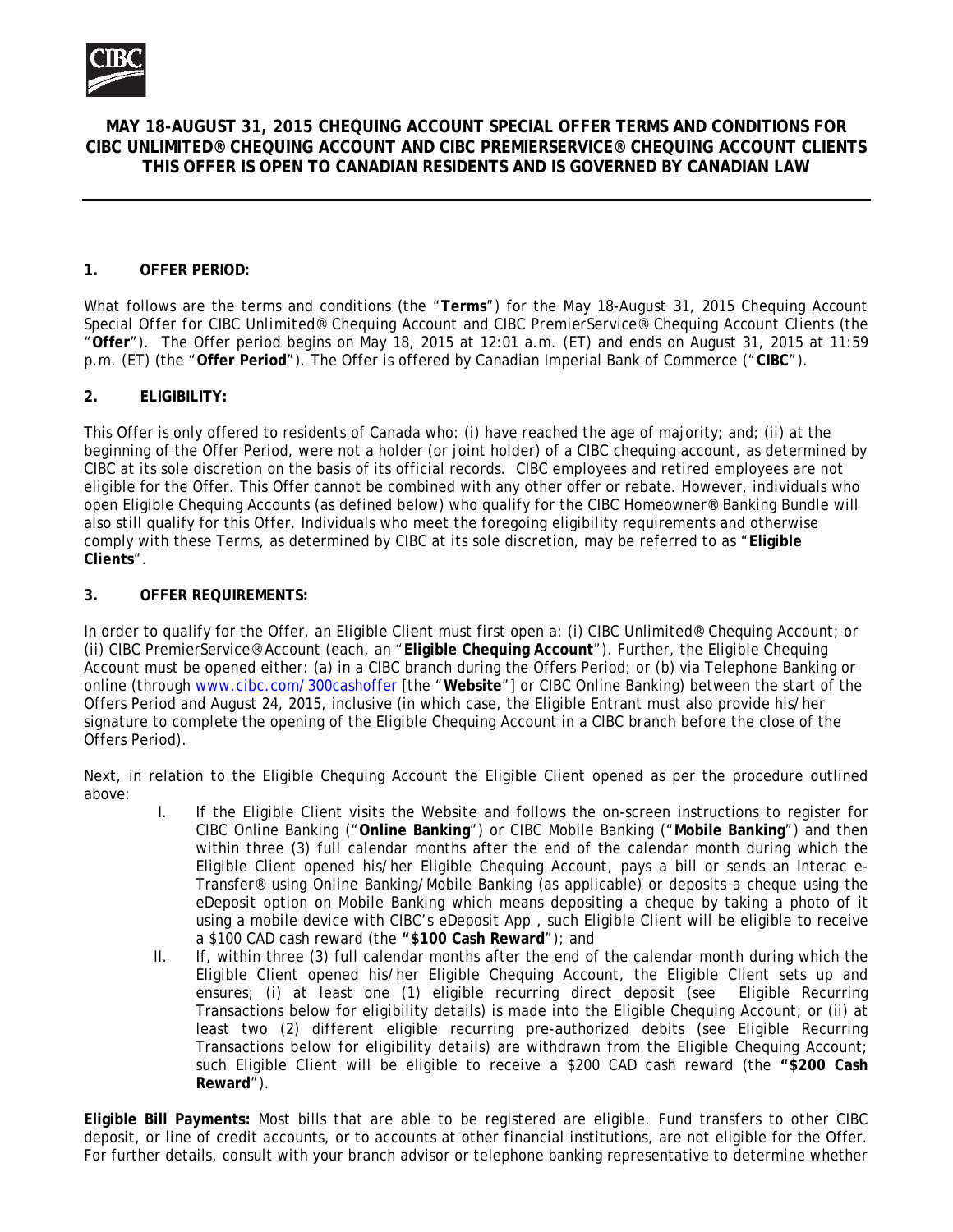a particular bill payment is eligible for the Offer.

**Eligible Recurring Transactions:** Most recurring direct deposits and pre-authorized debits are eligible. Examples of common recurring direct deposits are payroll, CPP/QPP, disability payments, dividends, and government deposits such as Employment Insurance and provincial parental insurance plan (PPIP). Examples of common recurring pre-authorized debits are pre-authorized bill payments and loan or mortgage payments where you set up pre-authorized instructions with your mortgage, loan, credit card and/or other provider. Recurring pre-authorized fund transfers that you initiate (i.e., if you use telephone banking, ABM and/or online banking to set up) to other CIBC deposit, credit card or line of credit accounts, or to accounts at other financial institutions, are not eligible for the Offer. For further details, consult with your branch advisor or telephone banking representative to determine whether any given pre-authorized debits or direct deposits are eligible for the Offer.

### **4. OFFER LIMITS:**

Limit of one (1) \$100 Cash Reward per Eligible Client/Eligible Chequing Account (including joint accounts). Limit of one (1) \$200 Cash Reward per Eligible Client/Eligible Chequing Account (including joint accounts). If CIBC discovers that any person has attempted to use multiple names, identities, email addresses and/or any other information to exceed these limits, then he/she may be disqualified from the Offer (as determined by CIBC at its sole discretion).

### **5. OFFER FULFILLMENT AND CONDITIONS:**

If an Eligible Client qualifies to receive the \$100 Cash Reward, the \$200 Cash Reward (each, a "**Cash Reward**"), or both, such Cash Reward(s) will be directly credited to his/her Eligible Chequing Account (which must remain open and active) within twelve (12) weeks of completing the applicable requirements as provided herein. Each Cash Reward must be accepted as awarded and is not transferable or assignable. Each Cash Reward is subject to the Rewards Condition [defined below]. No Cash Reward substitutions will be permitted.

#### **6. GENERAL TERMS AND CONDITIONS:**

This Offer is subject to all applicable federal, provincial and municipal laws. The decisions CIBC makes with respect to all aspects of this Offer are final and binding on all clients without right of appeal, including, without limitation, any decisions regarding the eligibility of any person. By participating in this Offer, you are agreeing to be legally bound by these Terms.

CIBC, its subsidiaries, affiliates, advertising/promotion agencies and any entity involved in the development, production, administration, or fulfillment of the Offers and each of their respective officers, directors, employees, agents, representatives, successors and assigns (collectively, the "**Released Parties**") will not be liable for: (i) any failure of any website or any device during the Offer; (ii) the failure of any information to be received, captured or recorded for any reason whatsoever, including, but not limited to, technical problems or traffic congestion on the internet or at any website; (iii) any injury or damage to an entrant's or any other person's computer or other device related to or resulting from participating in the Offer; and/or (iv) any combination of the above.

CIBC reserves the right, in its sole and absolute discretion, to withdraw, amend or suspend this Offer (or to amend these Terms) in any way without notice in the event of an error, technical problem, computer virus, bugs, tampering, unauthorized intervention, fraud, technical failure or any other cause beyond the reasonable control of CIBC that interferes with the proper conduct of this Offer as contemplated by these Terms. CIBC reserves the right, in its sole and absolute discretion, to cancel, amend or suspend this Offer, or to amend these Terms, in any way without prior notice or obligation for any reason whatsoever. CIBC reserves the right, in its sole and absolute discretion, and without prior notice, to adjust any of the dates, timeframes and/or other Offer mechanics stipulated in these Terms, to the extent necessary, as a result of any technical or other problems, or in light of any other circumstances which, in the opinion of CIBC, in its sole and absolute discretion, affect the proper administration of this Offer as contemplated in these Terms, or for any other reason. CIBC reserves the right, in its sole and absolute discretion, to disqualify any person CIBC finds or believes (using any evidence or other information made available to or otherwise discovered by CIBC) to be manipulating or otherwise abusing the process, fairness, integrity or operation of the Offer. Collectively, the Eligible Chequing Accounts are referred to as "**Chequing Accounts**". Each of the Cash Rewards are subject to